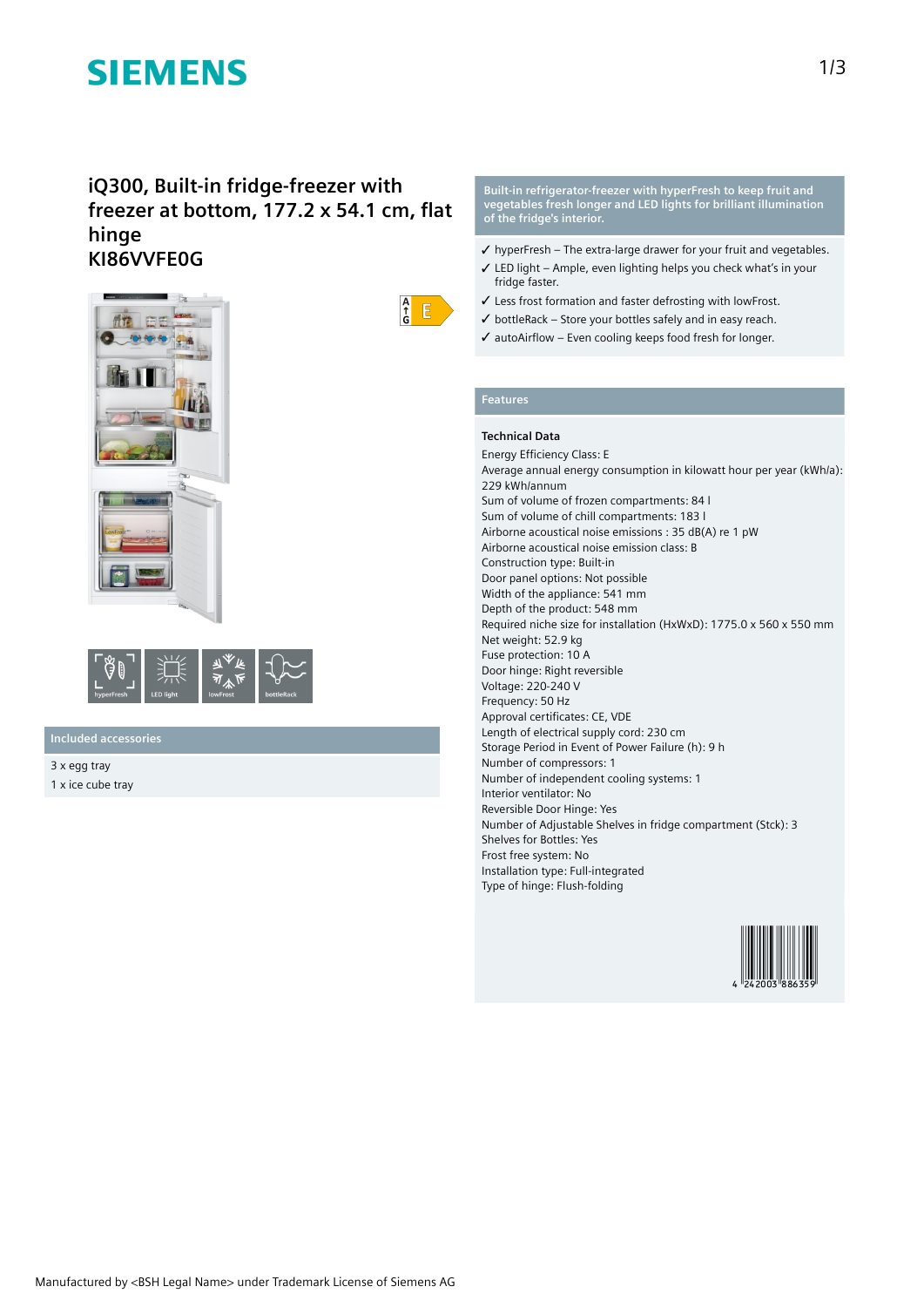# **SIEMENS**

## iQ300, Built-in fridge-freezer with freezer at bottom, 177.2 x 54.1 cm, flat **h i n g e KI86VVFE0G**

### **Features**

#### ● KI86VVFE0G

● easy Installation

#### **Functions**

 $\bullet$  Bright interior LED fridge light

#### Design features

- Electronic control (LED chain)
- 1 compressor/1 cooling circuit
- Super Cooling: No
- superFreeze function with automatic deactivation
- $\bullet$  acoustic alarm

#### Design features

- 4 safety glass shelves in fridge compartment of which 3 are height a d j u s t a ble
- 1 removable door storage compartments.
- 3 door bins
- Bottle rack

#### **Freshness Sy s t e m**

- 1 hyperFresh box with integrated humidity control
- $\bullet$

#### **Food freshness system**

● 3 transparent freezer drawers, 1 bigBox

#### **Dimension and installation**

- Dimensions: 177.2 cm H x 54.1 cm W x 54.8 cm D
- Niche Dimensions: 177.5 cm H x 56 cm W x 55 cm D

#### Key features - Fridge section

• Right hinged door, door reversible

● 220 - 240 V

#### **Key** features - Freezer section

 $\bullet$  3 x egg tray, 2 x ice cube tray

#### **Country Specific Options**

• Based on the results of the standard 24-hour test. Actual consumption depends on usage/position of the applianc e .

#### Design features

**Dimension and installation** 

#### **A d d i t i o n a l f e a t u r e s**

#### Performance and Consumption

- EU19\_EEK\_D: E
- Total Volume : 2 6 7 l
- Net Fridge Volume : 1 8 3 l
- Net Freezer Volume : 84 l
- Net 4\* compartment volume : 84 l
- Freezing capacity 24h : 4.2 kg
- Annual Energy Consumption: 229 kWh/a
- Climate Class: SN-ST
- Noise Level: 35 dB, EU19 Noise emission class D: B
- Temperature rise time : EU19\_Temperature rise time\_D: 9 H